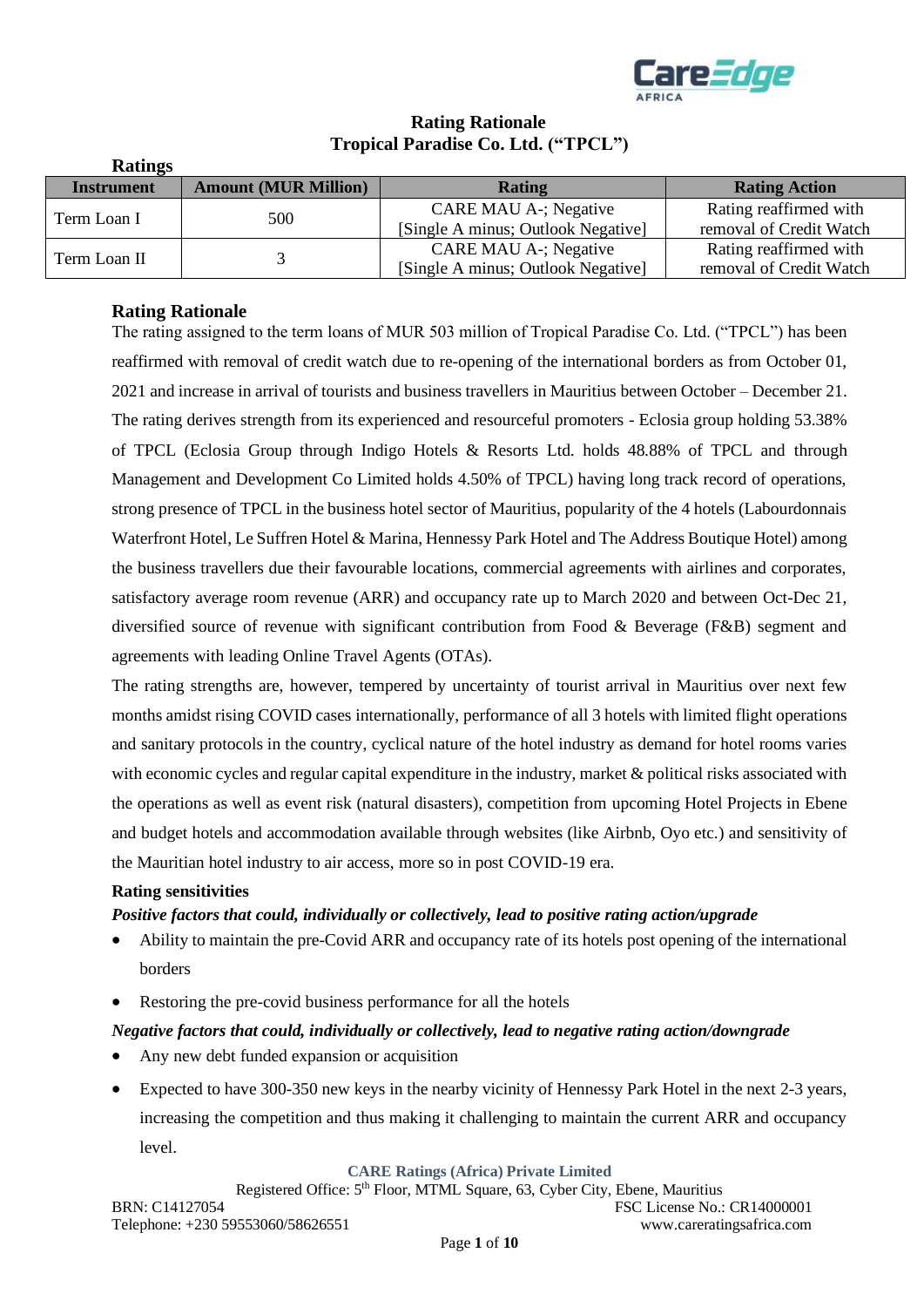

## **BACKGROUND**

Tropical Paradise Co. Ltd. ("TPCL") was incorporated in 1994 by Eclosia Group, to develop and operate business and city hotels in business districts of Mauritius. Eclosia through its subsidiary companies Indigo Hotels & Resorts Ltd. (48.88%) and Management and Development Co Limited (4.50%) holds controlling stake in TPCL. The other shareholders are Swan Life Ltd. (11.76%), ENL Limited (13.37%), Promotion and Development Ltd. (12.00%) and others (14.01%). TPCL is listed in the Stock Exchange of Mauritius. TPCL currently owns and manages 4 properties in Mauritius. The journey started with setting up of a 5-star business property - Labourdonnais Waterfront Hotel in 1996, at Caudan Waterfront, Port Louis, which is the main business district of Mauritius. Following the success of the first hotel, TPCL opened the second hotel in 2004, the 4-star Le Suffren Hotel & Marina on the prime waterfront location at Caudan, Port Louis.

In 2011, TPCL acquired and re-branded Hennessy Park Hotel (previously known as The Link Hotel), a 4 star business hotel in the hub of Ebene Cyber City, through its 100% subsidiary Triamad Co. Ltd, which was later amalgamated with and into TPCL on 1st July 2018.

In 2012, TPCL opened Le Suffren Apart'hotel, Mauritius's first executive apartments designed for the business travellers on a longer stay. TPCL also develop I Spa Fitness and Wellness Club in its various hotels, to become a unique "under one roof" beauty, wellness, and fitness centre for guests.

In 2013, TPCL renovated and refurbished The Address Boutique Hotel ("The Address"), a property of Hotel Chambly Limited ("HCL") in the residential village of Port Chambly and launched it as a 4-star hotel. Till December 2017, HCL was managed by TPCL. In January 2018, TPCL acquired 100% stake in HCL. In 2018, TPCL through HCL, acquired the business assets of Les Chamblynes Villas, involved in property rental and management of Villas, that offers short holiday lets and long-term stays in Port Chambly.

As on December 2021 TPCL has 367 hotel rooms in Mauritius. Since inception, TPCL has positioned itself as one of the leading business hotel chain of Mauritius. The properties of TPCL are extremely popular among business travellers, given their location, amenities provided and attractive price range.

TPCL is a professionally managed company governed by a Board of 11 directors, comprising of 2 Executive Director and 9 Non-executive Directors. TPCL has a team of experienced professionals who successfully have maneuverer through the entire hospitality cycle.

The day-to-day operations of the company are looked after by Mr. Rolph Schmid, the Managing Director, and assisted by a team of experienced professionals. He joined TPCL in 2004 and was initially appointed as the General Manager of Labourdonnais Waterfront Hotel and Le Suffren Hotel & Marina. He assumes the responsibilities of all operational functions and has dual reporting with the Chief Executive Officer of Eclosia Group and the Board of Director. The finance and accounting department is headed by Mr. David Christine. He joined Eclosia Group in 2004 and was appointed as Group Finance Manager of TPCL in 2016. They are assisted by a team of experienced professionals. Mr. Philippe de Bragard Hardy is the Chairman.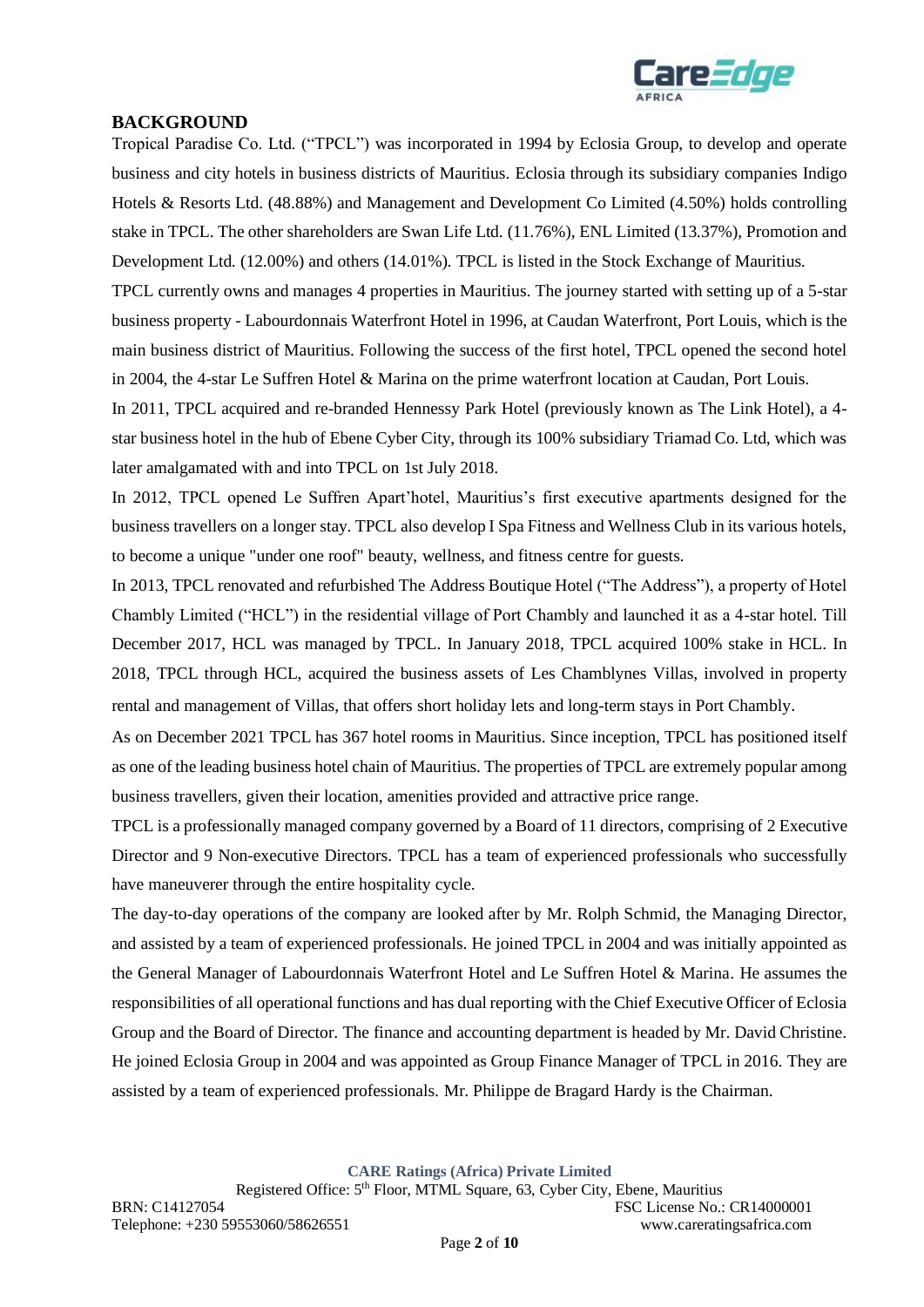

### **CREDIT RISK ASSESSMENT**

### **Experienced and resourceful promoters with long track record of operations**

TPCL is a subsidiary of Indigo Hotels & Resorts Ltd. (holds 53.39% of TPCL), a subsidiary of Eclosia Group. The founder of Eclosia Group, Michel De Speville, have been engaged in hotel industry of Mauritius since 1994, through TPCL, under the brand name of Indigo Hotels. Incorporated in 1966, Eclosia Group evolved in a few decades from a start-up into a diversified and robust group in the Mauritian economic landscape. The company's activities are in six sectors: Food, Commerce, Logistics, Business Services, Education, and Hotels & Leisure.

In 1990's, the group expanded its operations in Africa and in the Indian Ocean region, mostly in Madagascar. With more than 20 companies under its wings, the group employs over 4,000 people. Eclosia is in the Top 5 of the biggest Mauritian groups. Eclosia group has satisfactory financial position and liquidity.

The other major shareholders of TPCL are Swan Life Ltd., ENL Limited, Promotion and Development Ltd. Swan Life Ltd, incorporated in 1951, is one of the leading players in the life insurance business in Mauritius with 24% market share in Life Insurance business of Mauritius (No. 2 player in Life Insurance market of Mauritius). On the criteria of Gross Written Premium, Swan life dominate the segment with 35% market share. Currently the company had a network of 5 branches Mauritius.

ENL Limited [CARE MUA; Stable] incorporated in 1985, is one of the large conglomerates in Mauritius, developing and managing a portfolio of more than 100 operating companies engaged in diverse industries from agriculture, land, real estate, hospitality, logistics, fintech, commerce and manufacturing. Agriculture, land, and property are the major business segments of ENL.

Incorporated in 1984, Promotion and Development Ltd ("PAD") is an investment company that specializes primarily in owning real estate assets. It holds the majority stake in Caudan Development Limited (70.6%) and as the manager of that company, the company is closely involved with the Caudan Waterfront project.

## **Strong presence in the business hotel sector in Mauritius with popularity of the 3 hotels among the business travellers**

In last 25 years of operations, TPCL has established itself as the leader in the business and city hotel categories in Mauritius. Labourdonnais Waterfront Hotel (5\* property), Le Suffren Hotel & Marina (4\* property) and Le Suffren Apart' Hotel are strategically located at Caudan waterfront Port Louis, which is the primary business district of Mauritius hosting the Parliament & Embassy's, offices of most of the Banks, Insurance companies, Economic Development Board, Central Bank and Supreme Court. All these are within close vicinity from the hotel. Most of the international business travellers prefer to stay in these 2 hotels for easy access to Port Louis. These are the 2 most popular and renowned business hotels in Port Louis with no major competition in 5-4-star category.

Hennessy Park Hotel (4\* property) is located at Ebene, a developing commercial technological hub. The offices of most of the audit houses, corporates, financial companies, telecom companies, IT companies, GBC companies, banks and management schools are in Cyber City Ebene. Vivéa Business Park, another upcoming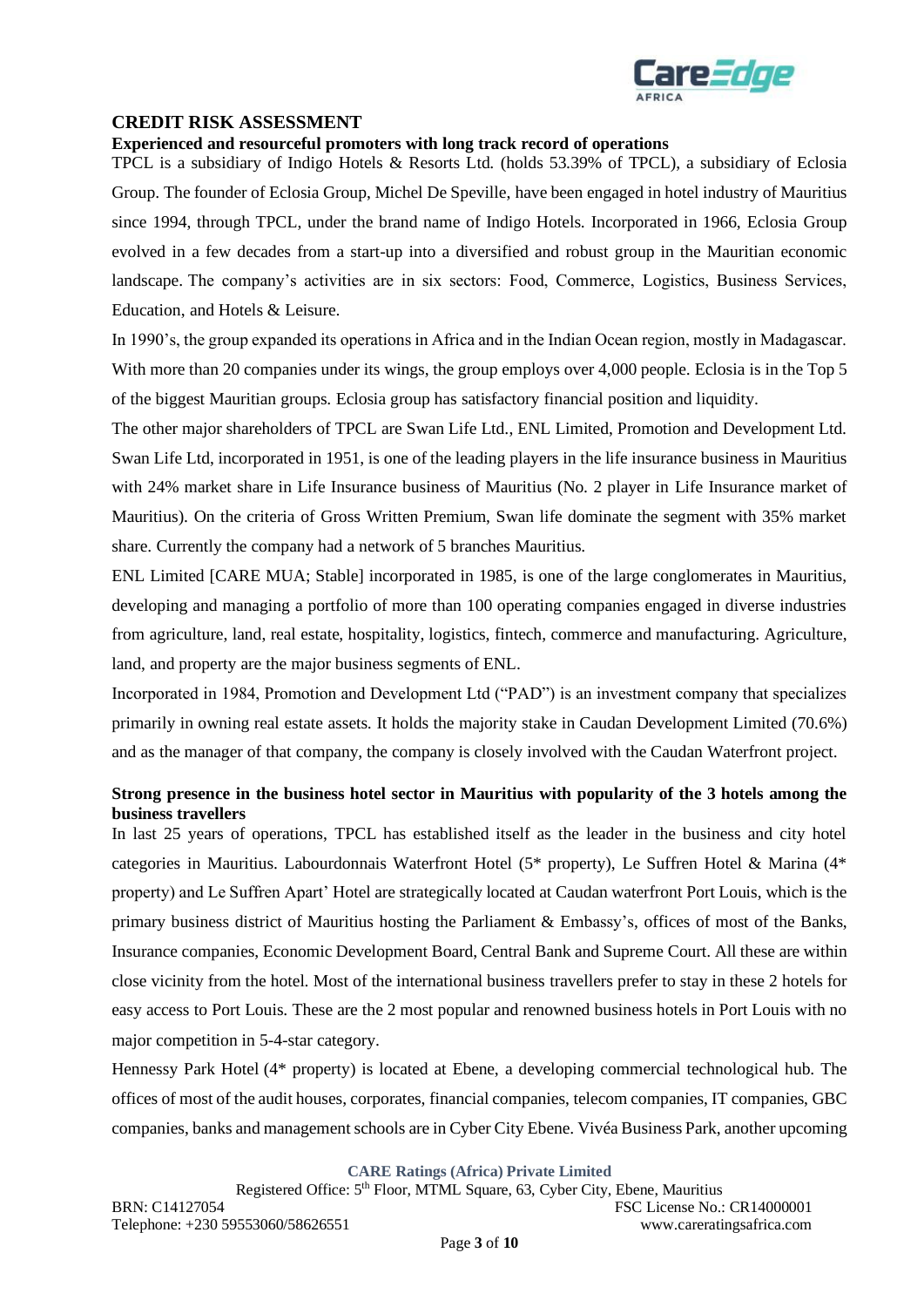

business district of Mauritius, is also located within 2 km from Hennessy Park Hotel. Currently, Hennessy Park Hotel is the only 4\* category hotel in Ebene. However, over the next 3-5 years, around 2-3 hotels properties are expected to be operational with total of around 300-350 room keys in aggregate.

The Address Boutique Hotel is located at Port Chambly in Baie du Tombeau, near the Jingfei project, an industrial area developed by the Chinese. TPCL is one of the leading business and city hotel chain in Mauritius. TPCL has medium to long term agreements with Airlines and Corporates.

### **Impact of COVID -19 on the liquidity of TPCL**

Since March 20, 2020, Government of Mauritius has restricted the country's air and sea access and has imposed a national lockdown till June 1, 2020 to limit spreading of the novel Coronavirus. As a result, most hotels suspended their operations for an indeterminate period (until air and sea access restrictions are lifted) to cut down variable costs because air travel restrictions meant that there would be no tourist arrival and hence minimal revenue to the hotels until normal air access is restored.

From October 2021, the borders were reopened fully, thereby allowing only vaccinated tourists with a negative PCR test without quarantine on the Mauritian territory. The successful acceleration of the country's vaccination program has allowed Mauritius to progress with the full reopening and welcome visitors in a safe and secure environment.

TPCL's operations were also directly impacted with the imposed conditions. The company primary focus remained stringent liquidity management, reduction of fixed expenses and continuous evaluation of further saving measures. The entire senior executive team took voluntary pay cut throughout the financial year to assist the company.

## **Financial performance and debt coverage indicators impacted by COVID-19 in FY21 & Q1FY22**

FY20 & FY21 was clouded by the unprecedented situation deriving from COVID-19. The COVID-19 impact started in February 2020 with significant booking cancellations in addition to all the bookings that did not materialize due to the pandemic. The situation continued in FY21 with a second lockdown in March 2021. During FY21, TPCL posted a revenue of MUR 270 million and loss of MUR 164 million. Major revenue generation is through its Food & Beverages section, including Banqueting and conferences (80%) and the balance contribution of revenue mainly from its rooms division and Spa and Wellness club. TPCL has paid all interest that were initially deferred on the term loan till date. Gearing was at 0.84x as on June 30, 2021, with the Covid-19 special relief program  $(0.60x$  as on June 30, 2019).

During last year, TPCL Group has been able to reduce its operational cost significantly. For Q1FY22, TPCL Group posted a revenue of MUR 70 million and has incurred a loss before tax of MUR 56 million.

TPCL borrowed funds amounting to Mur 503 million from MCB Bank in December 2019 and utilized same for repayment of existing loan of MUR 335 million from MCB, refurbishment of Le Suffren Hotel & Marina and the land acquisition of Labourdonnais Waterfront Hotel Hotel from Caudan Development Ltd.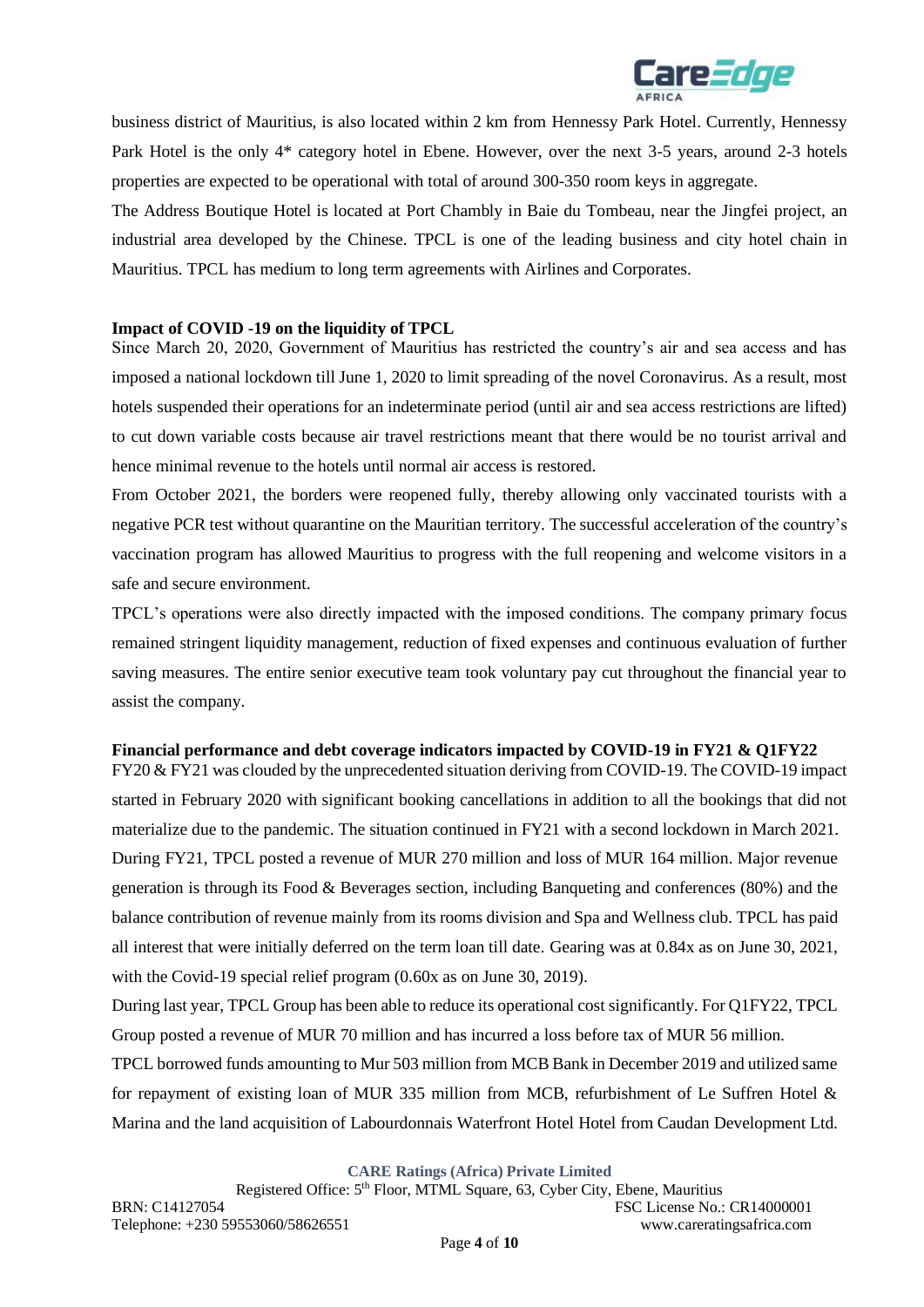

During discussion, TPCL's management stated that the company has unutilized overdraft facility of Mur 64 million (total overdraft facility – Mur 207 million), to take care of its fixed expenses and interest payments.

TPCL's management has informed CRAF that MCB has sanctioned a banking facility of MUR 210 million  $(Q1.5\%$  p.a.) under the 'Bank of Mauritius Covid-19 Support Programme'. The purpose is to finance the short-term impact of COVID-19 on TPCL and allow the company to cover essential cash flow and working capital requirements till June 2021. The company has utilized only MUR 110 million as at November 2021. With the Mauritian borders opened recently in October 2021, without quarantine protocol, management is expecting its financial situation to improve despite the challenging economic environment.

## **Performance of Labourdonnais Waterfront, Hennessy Park Hotel and Le Suffren Hotel & Marina impacted by COVID-19 (From October 2021, all the hotels are operating at satisfactory occupancy)**

Labourdonnais Waterfront Hotel ("LWH") is one of the leading 5<sup>\*</sup> hotel in Mauritius. It is strategically located in the heart of Mauritius capital city, on the waterfront of Port Louis. Just 45 minutes from the airport, the Labourdonnais' proximity to shops, restaurants, market, Champs de Mars, the Caudan Waterfront complex, museums and business area. The hotel has a mix of classic room, deluxe room, executive club room, junior suite, luxury suite, and penthouse and prestige suite. The hotel offers a blend of Asian fusion of Thai, Vietnamese, Chinese and Japanese signature dishes in Yuzu restaurant, one of the popular restaurants in Mauritius. This hotel also provides banqueting and conference facilities and fitness & wellness club.

LWH was closed for accommodation from March 2021 till September 2021. The property remained focused on capitalising the food and beverage operations thus culinary promotions and new menu concepts were launched successfully. Recently in October 2021, the Hotel has resumed its accommodation activities and as that date has already reached an encouraging occupancy rate.

LWH has contracts with the airlines (i.e., British Airways and Condor), and same were renewed following reopening of borders. Under the contract fixed number of rooms are booked for which the company earns an assured revenue. In October 2021 with the opening of the borders, British Airways and Condor have resumed their operation accordingly.

**Le Suffren Hotel & Marina** a 4\*star hotel is located in Caudan at Port Louis (5 minutes' drive from Labourdonnais Waterfront Hotel). The hotel has a mix of classic rooms, superior rooms, junior suites and apart hotel. Guest can enjoy Sushi, seafood, Mauritian and international cuisine in its restaurants and 2 bars. The hotel offers a wide variety of events and leisure facilities. The hotel is also popular with crews & guests of the cruises stopping at Port Louis. The hotel derives around 30-35% of its revenue from F&B, arising out of quality food served by the hotel. The hotel was reopened on June 4, 2020 for accommodation, food & beverages, and other services. As that November 2021, Le Suffren's occupancy rate was encouraging.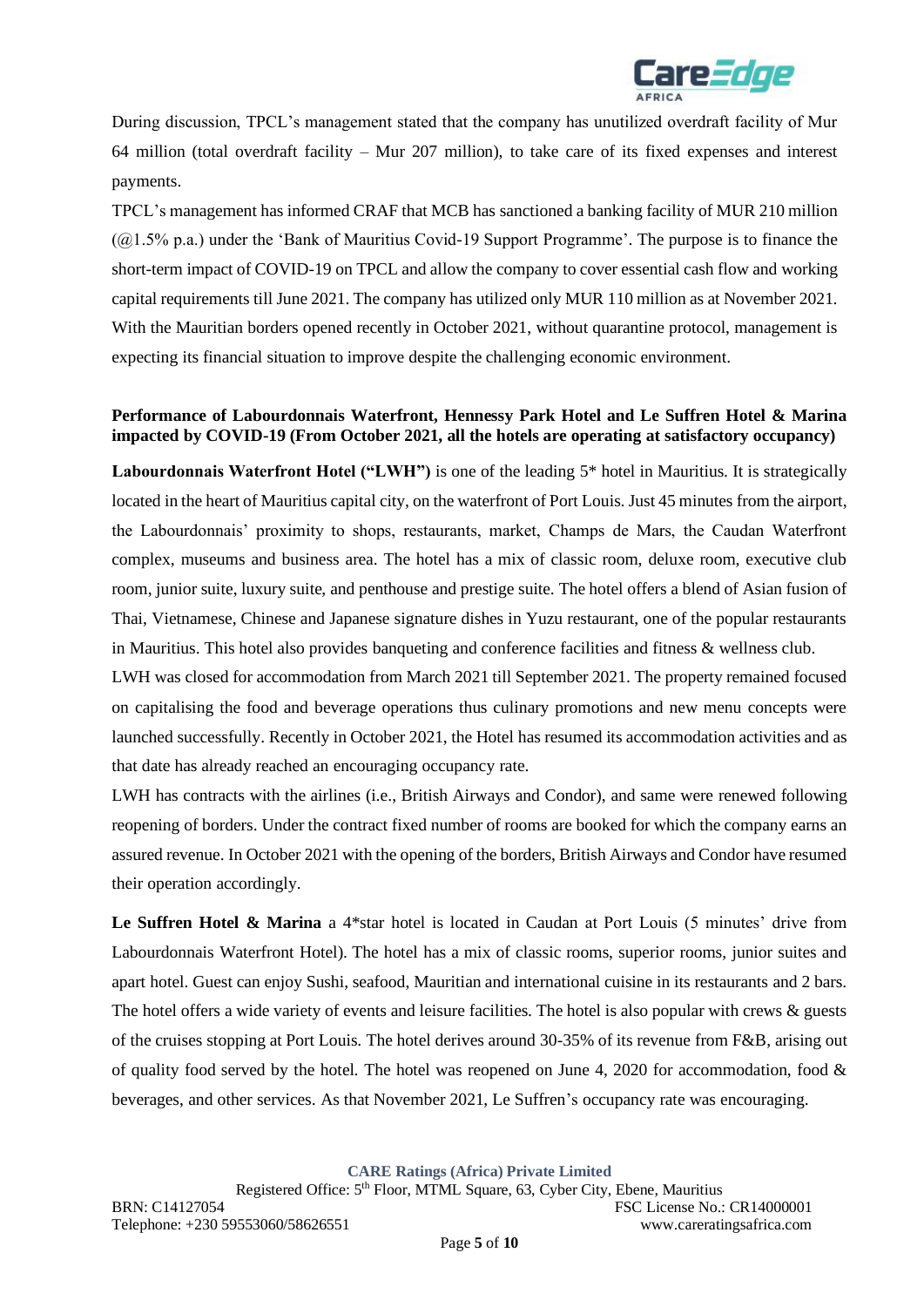

**Hennessy Park Hotel ("HPH")** is one of the leading 4-star business hotel. It is conveniently located where more than 300 companies operate in the hi-tech business park of Ebene Cyber city. It is just 15 minutes away from the capital city of Port Louis and 35 minutes from the international airport. The hotel has a mix of classic room and junior suite. With 2 restaurants and 2 bars HPH offers a choice of contemporary and eclectic restaurants serving up diverse cuisines from local favourites to Japanese flavours. The hotel has a lounge bar called Backstage, a popular venue for entertaining any time of the day. The hotel also provides banqueting and conference facilities, Spa and wellness, and outside catering services.

The major contribution to revenue in HPH is from the F&B section. The hotel derives around 50% of its revenue from F&B on account of higher sale of food and beverages, arising out of quality food served by the hotel and its convenient location. Backstage lounge is a platform for local artists, promoting art and fashion shows, doing stand-up comedy and live concerts, thus, attracting a lot of people.

The hotel was operational during the lockdown for food & beverages services. The hotel is now open for accommodation, food & beverages, and other services.

**The Address Boutique Hotel** was built by Clifton group in 2007. The village comprises of 240 individual villas, 30 villas RES, and a 42-room hotel with 12 suites. The Hotel, since inception was incurring losses and was unable to make timely repayment of debts. In April 2013, the hotel property and the operations of the hotel were separated from the residential villas and put under Hotel Chambly Limited ("HCL").

In FY13-14, TPCL took over the management and the operations of the hotel. The hotel was renovated and refurbished in 2013 and was relaunched as a 4-star hotel as The Address Boutique Hotel ("The Address").

The major contribution to revenue in The Address is from the F&B section. The attractive location (viewing the sea) of the hotel attracts lot of corporates, individual to conduct their meetings, conferences and celebrations making an increase in F&B revenue and contributing in overall revenue increase.

The main activity of HCL is to own and operate The Address Boutique Hotel and to manage rental, provide housekeeping and maintenance services through Les Chamblynes Villas to a group of homeowners of villas and apartments located within the village.

The Address Boutique Hotel is 45km from the airport and is centrally located just 10 minutes from the capital, Port Louis, and 15 minutes from the beaches and attractions of the north of the island. The Address Boutique Hotel has a mix of classic rooms, superior rooms, and junior suites. The hotel offers Japanese and Mediterranean food in its 2 restaurants and bar. This hotel also provides banqueting facilities, wedding and corporate events, wellness and spa and other leisure facilities.

During FY21, the hotel underwent a major repairs and maintenance program which uplifted the rooms and specific sections of the public areas.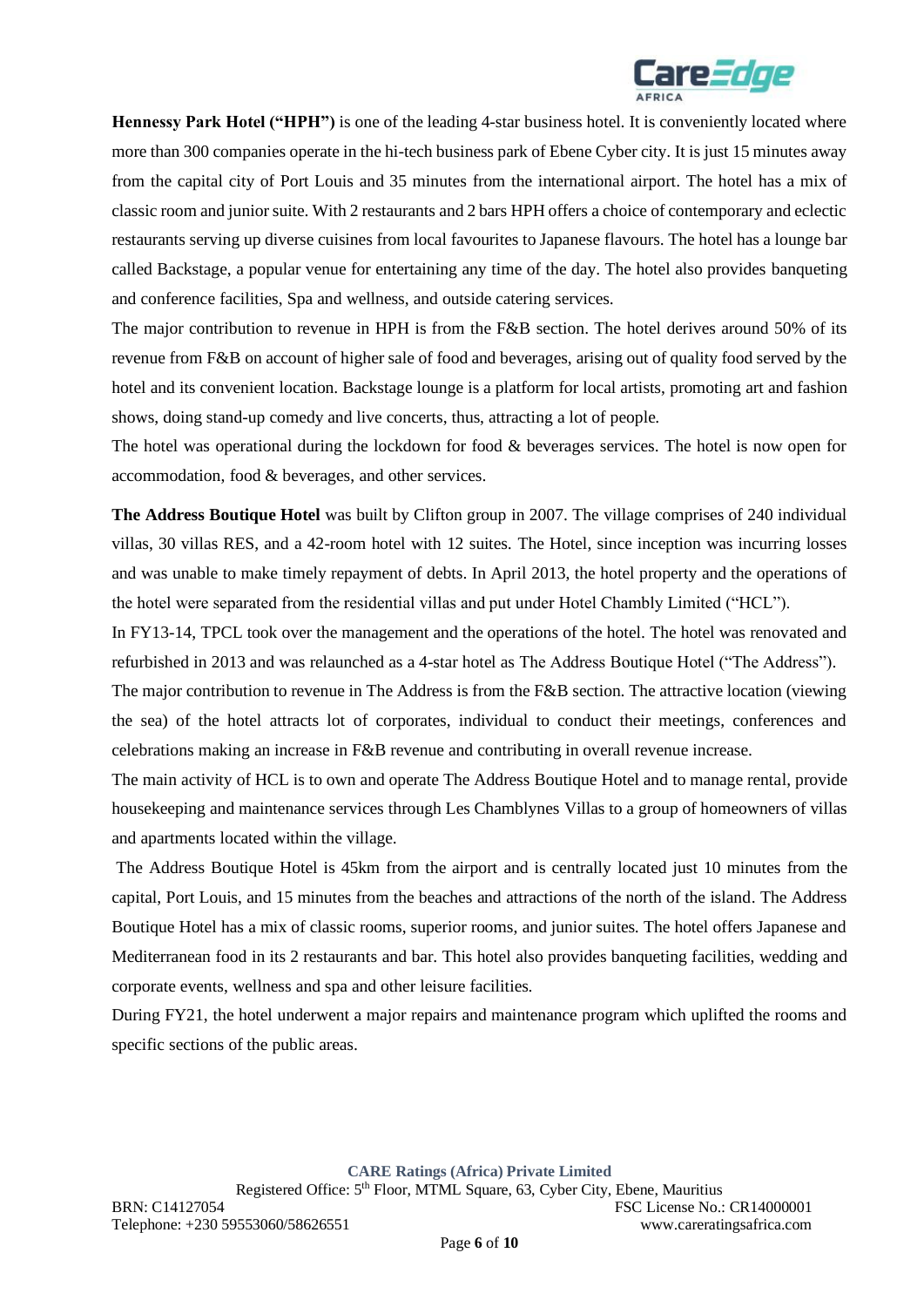

### **Agreements with leading Online Travel Agents (OTAs)**

TPCL has marketing and selling arrangement with various online travel agents namely, Booking.com, Expedia, TripAdvisor instant booking, Infinite hotels, Goibibo, Orbitz, Late rooms, Odigeo connect, Infinite hotel etc.

The company has a well operated internal sales and marketing team, headed by the Sales and Revenue Manager, Banquet Manager and Reservation Manager. The team reports directly to Mrs. Stéphanie Fischhoff, Group Sales and Marketing Manager.

### **Environmental risk**

The properties of Labourdonnais Waterfront Hotel and Le Suffren Hotel & Marina are located on the seafront, making it be potentially vulnerable to changing climatic conditions, namely through sea level rise, amongst others. As reported in Special Investing Report of Mauritius by Financial Times, Sea levels in Mauritius are increasing at an average rate of 5.6 mm a year, are a particular danger to the hotels located near the seafront. This in turn may affect the tourism sector of the country. The company has taken insurance cover from Swan Insurance.

#### **Foreign exchange risk**

As per the management, TPCL receives approximately 15% of its revenue in Euro, exposing its profits to adverse MUR/EUR movements. The company uses around 30% of its Euro revenue in paying of its Euro expenses. The balance Euro amount is utilized by the group treasury to meet group's commitment on Euro debt, thus mitigating foreign currency fluctuation risk.

### **Hotel Industry in Mauritius**

Mauritius has a relatively diversified economy with the tourism and hospitality industry being one of the main economic pillars. The country welcomed 1.3 million tourists in 2019 with a total tourism earnings of MUR 63, 107 billion the same year. At the end of 2019, Mauritius had 112 hotels in operation with a total of 73% room occupancy rate.

### **Impact of Covid-19 pandemic**

The tourism and hospitality industry has been facing severe hardship since the beginning of the COVID-19 pandemic, with reduced international travel, closure of borders and lockdown periods. Tourist arrivals decreased with only 308,908 arrivals in 2020 compared to 1.3 million in 2019.

**CARE Ratings (Africa) Private Limited** In order to support the industry, Government of Mauritius introduced several measures to support economic operators across all sectors impacted by COVID-19. An amount of MUR 5 billion was earmarked to provide financial support at macroeconomic and cross sector level including tourism sector. A special relief fund of Mur 5 billion has been extended till June 2022 to economic operators at a discounted interest rate of 1.5% with 6 months moratorium on capital and interest repayment. Until December 2021, a special Wage assistance scheme was provided by the government of Mauritius, whereby Government provided a wage subsidy to Employers, to ensure that all employees are duly paid their salary. Following the outbreak of the

Registered Office: 5<sup>th</sup> Floor, MTML Square, 63, Cyber City, Ebene, Mauritius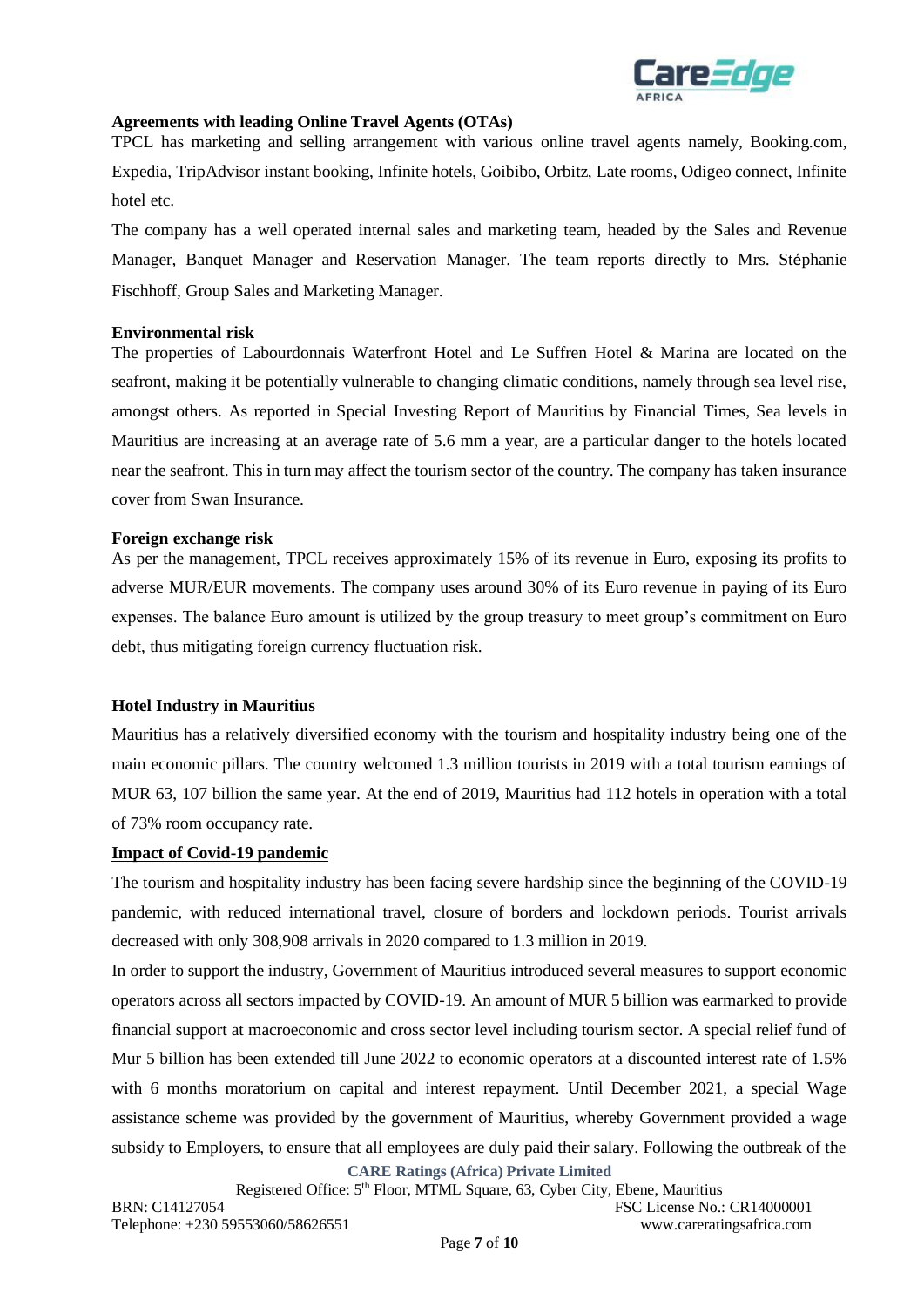

Covid-19 pandemic, the national borders of Mauritius were closed to control the propagation of the virus. In October 2021 Mauritius re-opened its borders to all vaccinated travellers and welcomed 170,000 tourists in the month of October -December 21.

#### **Outlook on the tourism**

- MUR 420 million is being allocated to the Mauritius Tourism Ports Authority (MTPA) for the Promotion and destination marketing in France, Reunion, UK, Germany, Italy, South Africa and China*.* Several cultural tourism events are being organised locally and internationally and E-promotion through emarketing, online events and virtual road shows.
- Strong demand to travel to Mauritius is prompting Air Mauritius to increase its flights. Air Mauritius is operating a daily flight from Paris to Mauritius since November 2021 and three weekly flights to and from London, which is likely to increase to five weekly flights during Christmas and New Year period.

#### **Prospects**

TPCL's prospects depend upon ability to maintain the pre-Covid ARR and occupancy rate of its hotels post opening of the international borders and restoring the pre-covid business performance for all the hotels. The rating is sensitive to any new debt funded acquisition & renovations and any new business hotel constructed in the nearby vicinity of the existing properties.

| Financial Performance - Tropical Paradise Co. Ltd (Standalone) |               |                |           | <b>Mur Million</b> |  |
|----------------------------------------------------------------|---------------|----------------|-----------|--------------------|--|
| For the year ended as on                                       | <b>Jun-18</b> | <b>Jun-19</b>  | $Jun-20$  | $Jun-21$           |  |
|                                                                |               | <b>Audited</b> |           |                    |  |
| Revenue                                                        | 497.5         | 792.4          | 576.0     | 199.5              |  |
| <b>EBIDTA</b>                                                  | 100.5         | 162.1          | 29.5      | (132.6)            |  |
| Depreciation                                                   | 31.8          | 64.3           | 68.8      | 31.8               |  |
| Interest                                                       | 19.5          | 25.5           | 32.2      | 35.4               |  |
| <b>PBT</b>                                                     | 49.2          | 58.9           | (71.4)    | (199.8)            |  |
| <b>PAT</b>                                                     | 42.0          | 47.9           | (60.0)    | (163.8)            |  |
| Gross Cash Accruals (GCA)                                      | 81.0          | 123.2          | (2.6)     | (168.0)            |  |
| <b>Financial Position</b>                                      |               |                |           |                    |  |
| Equity share capital                                           | 1153.1        | 1153.1         | 1115.6    | 1,115.6            |  |
| Tangible net worth                                             | 1208.2        | 1204.7         | 1162.1    | 1,006.5            |  |
| Total debt                                                     | 358.8         | 478.7          | 699.5     | 841.8              |  |
| - Long term debt                                               | 228.6         | 299.3          | 546.3     | 629.3              |  |
| - Short term debt                                              | 130.2         | 179.4          | 153.2     | 212.4              |  |
| Cash & Bank balances                                           | 1.5           | 9.7            | 9.9       | 2.90               |  |
| <b>Key Ratios</b>                                              |               |                |           |                    |  |
| Profitability $(\% )$                                          |               |                |           |                    |  |
| EBIDTA / Total income                                          | 19.49         | 20.39          | NM        | NM                 |  |
| PAT / Total income                                             | 8.14          | 7.46           | NM        | <b>NM</b>          |  |
| ROCE-operating $(\%)$                                          | 4.00          | 5.69           | NM        | NM                 |  |
| RONW(%)                                                        | 3.48          | 4.92           | NM        | <b>NM</b>          |  |
| <b>Solvency</b>                                                |               |                |           |                    |  |
| <b>Long Term</b>                                               |               |                |           |                    |  |
| Long-term debt equity ratio                                    | 0.19          | 0.25           | 0.47      | 0.60               |  |
| Overall gearing ratio                                          | 0.30          | 0.40           | 0.60      | 0.80               |  |
| Interest coverage (times)                                      | 5.15          | 4.93           | <b>NM</b> | <b>NM</b>          |  |
| Long-term Debt/EBIDTA                                          | 2.18          | 1.63           | NM        | <b>NM</b>          |  |
| Total debt/EBIDTA                                              | 3.33          | 2.58           | <b>NM</b> | <b>NM</b>          |  |
| Total debt/GCA                                                 | 4.43          | 3.70           | <b>NM</b> | <b>NM</b>          |  |

#### **CARE Ratings (Africa) Private Limited**

Registered Office: 5<sup>th</sup> Floor, MTML Square, 63, Cyber City, Ebene, Mauritius BRN: C14127054 FSC License No.: CR14000001 Telephone: +230 59553060/58626551 www.careratingsafrica.com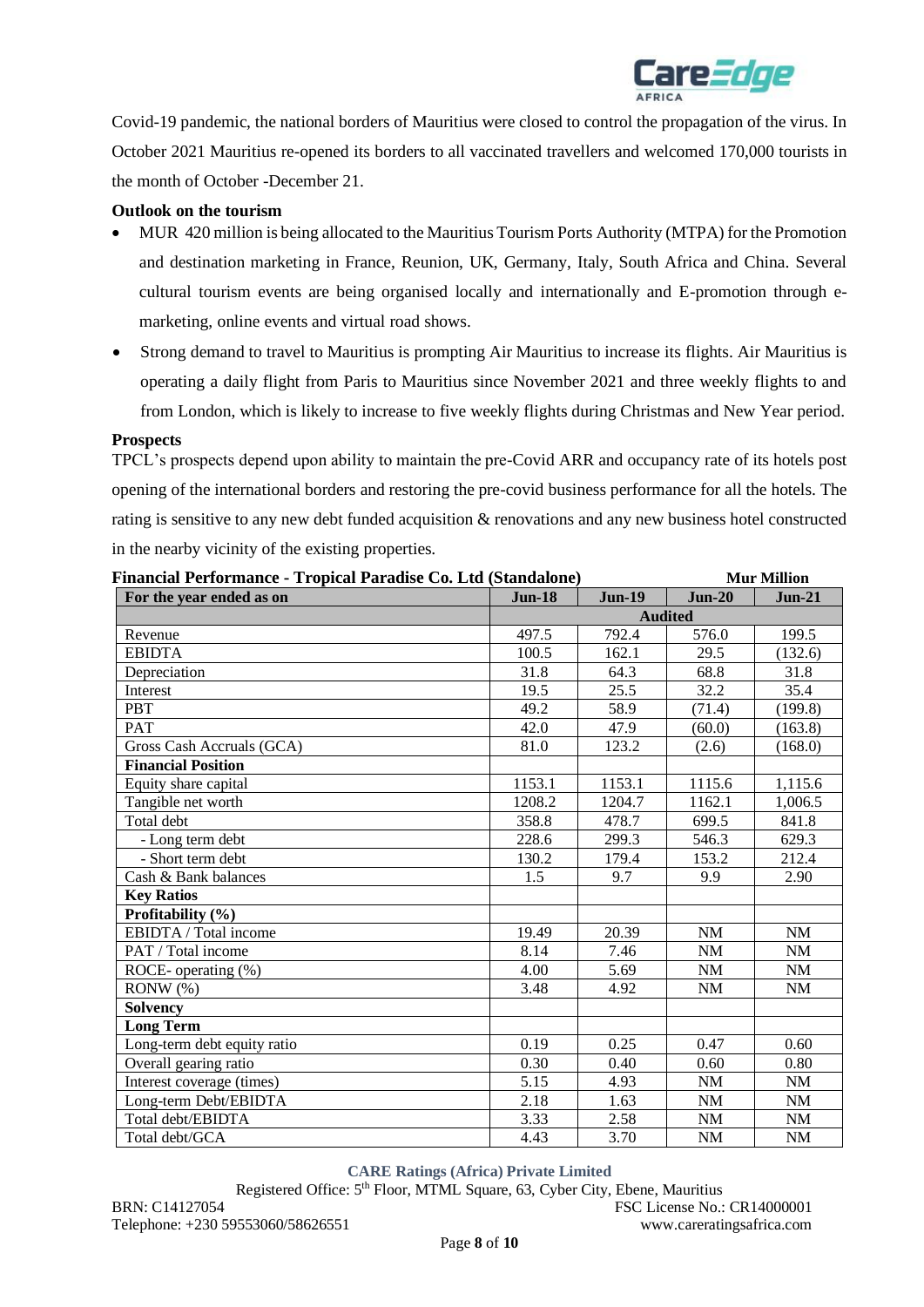

| For the year ended as on      | $Jun-18$ | <b>Jun-19</b>  | $Jun-20$ | $Jun-21$ |
|-------------------------------|----------|----------------|----------|----------|
|                               |          | <b>Audited</b> |          |          |
| Liquidity                     |          |                |          |          |
| Current ratio                 | 0.81     | 0.65           | 0.93     | 0.60     |
| Avg. Collection Period (days) |          | 18             | 35       | 79       |
| Avg. Inventory (days)         | 21       | 23             | 35       | 53       |
| Avg. Creditors (days)         | 54       | 43             | 72       | 108      |
| Op. cycle (days)              | (16)     | (2)            |          | 24       |

*#NM- Not Meaningful* 

| Financial Performance - Tropical Paradise Co. Ltd (Consolidated) |                  |                |              | <b>Mur Million</b> |  |
|------------------------------------------------------------------|------------------|----------------|--------------|--------------------|--|
| For the year ended as on                                         | <b>Jun-18</b>    | <b>Jun-19</b>  | $Jun-20$     | $Jun-21$           |  |
|                                                                  |                  | <b>Audited</b> |              |                    |  |
| Revenue                                                          | 809              | 888            | 658          | 322                |  |
| <b>EBITDA</b>                                                    | 146              | 103            | 23           | (163)              |  |
| Depreciation & amortisation                                      | 54               | 26             | 75           | 34                 |  |
| Interest                                                         | 27               | 30             | 37           | 41                 |  |
| <b>PBT</b>                                                       | 64               | 46             | (89)         | (164)              |  |
| <b>PAT</b>                                                       | 52               | 35             | (78)         | (128)              |  |
| Gross Cash Accruals (GCA)                                        | 119              | 72             | (14)         | (131)              |  |
| <b>Financial Position</b>                                        |                  |                |              |                    |  |
| Equity share capital                                             | 1153             | 1116           | 1116         | 1,116              |  |
| Tangible net worth                                               | 1191             | 1129           | 1127         | 1,008              |  |
| Total debt                                                       | 505              | 597            | 802          | 951                |  |
| - Long term debt                                                 | 336              | 428            | 639          | 700                |  |
| - Short term debt                                                | 169              | 168            | 163          | 251                |  |
| Cash & Bank balances                                             | 6                | 12             | 10           | 3                  |  |
| <b>Key Ratios</b>                                                |                  |                |              |                    |  |
| EBIDTA / Total income                                            | 18               | 12             | <b>NM</b>    | <b>NM</b>          |  |
| PAT / Total income                                               | 6                | $\overline{4}$ | <b>NM</b>    | <b>NM</b>          |  |
| ROCE-operating $(\%)$                                            | 5                | 4              | <b>NM</b>    | <b>NM</b>          |  |
| RONW(%)                                                          | $\overline{4}$   | 3              | NM           | NM                 |  |
| Overall gearing ratio                                            | $\boldsymbol{0}$ | $\mathbf{1}$   | $\mathbf{1}$ | $\mathbf{1}$       |  |
| Long term Debt/EBITDA                                            | $\overline{2}$   | 4              | <b>NM</b>    | <b>NM</b>          |  |
| Total debt/EBITDA                                                | 3                | 6              | <b>NM</b>    | <b>NM</b>          |  |
| Total Debt/GCA                                                   | 4                | 8              | <b>NM</b>    | <b>NM</b>          |  |

 *#NM- Not Meaningful* 

### **Adjustments**

1. GCA is calculated as PAT+ Depreciation + deferred tax+ other non-cash expenditure.

**2.** Overall Gearing ratio is calculated as total debt (long and short-term debt)/Tangible Net worth.